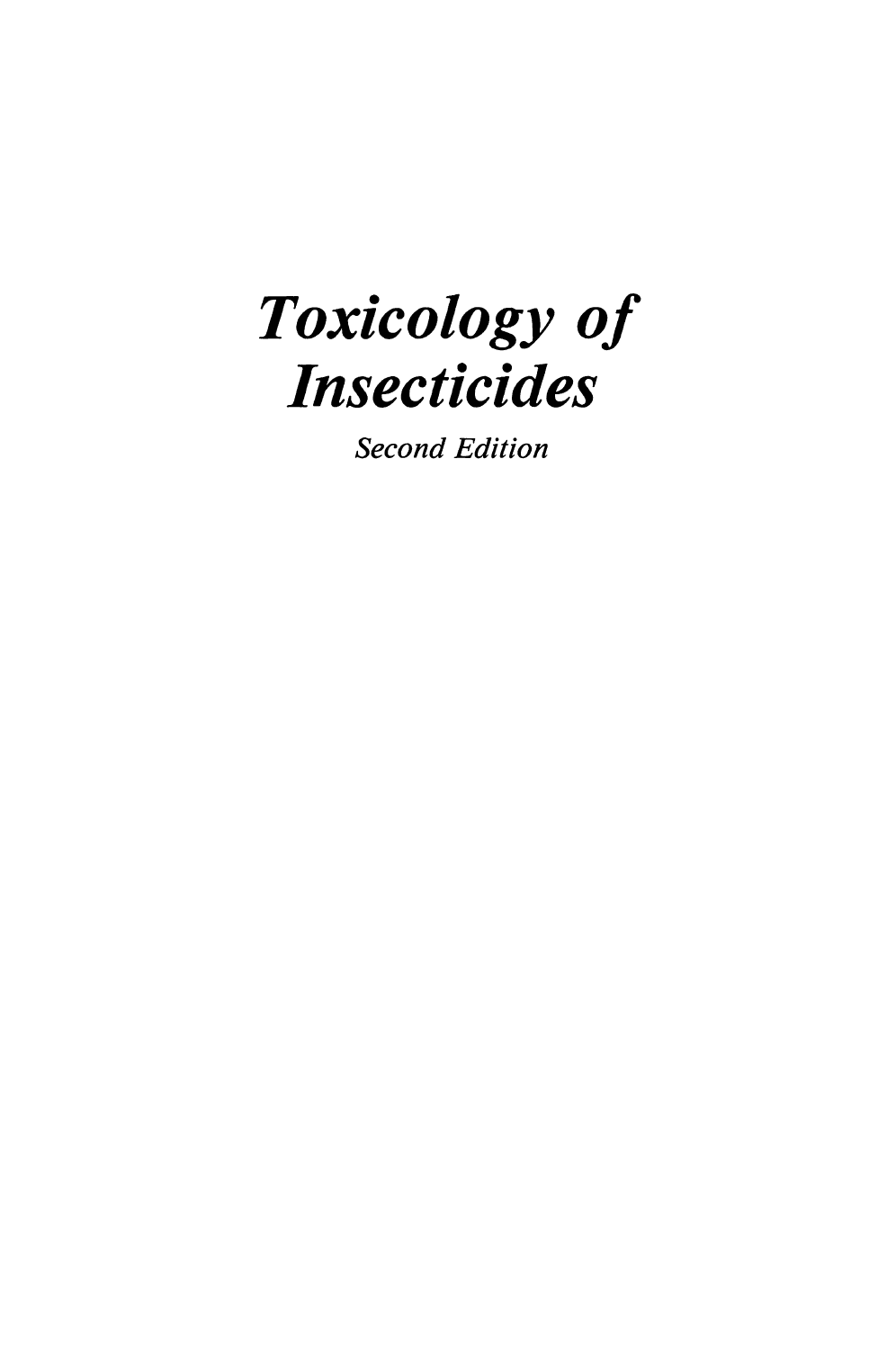# *Toxicology of Insecticides*

*Second Edition* 

### *Fumio Matsumura*

*Pesticide Research Center Michigan State University East Lansing, Michigan* 

**PLENUM PRESS • NEW YORK AND LONDON**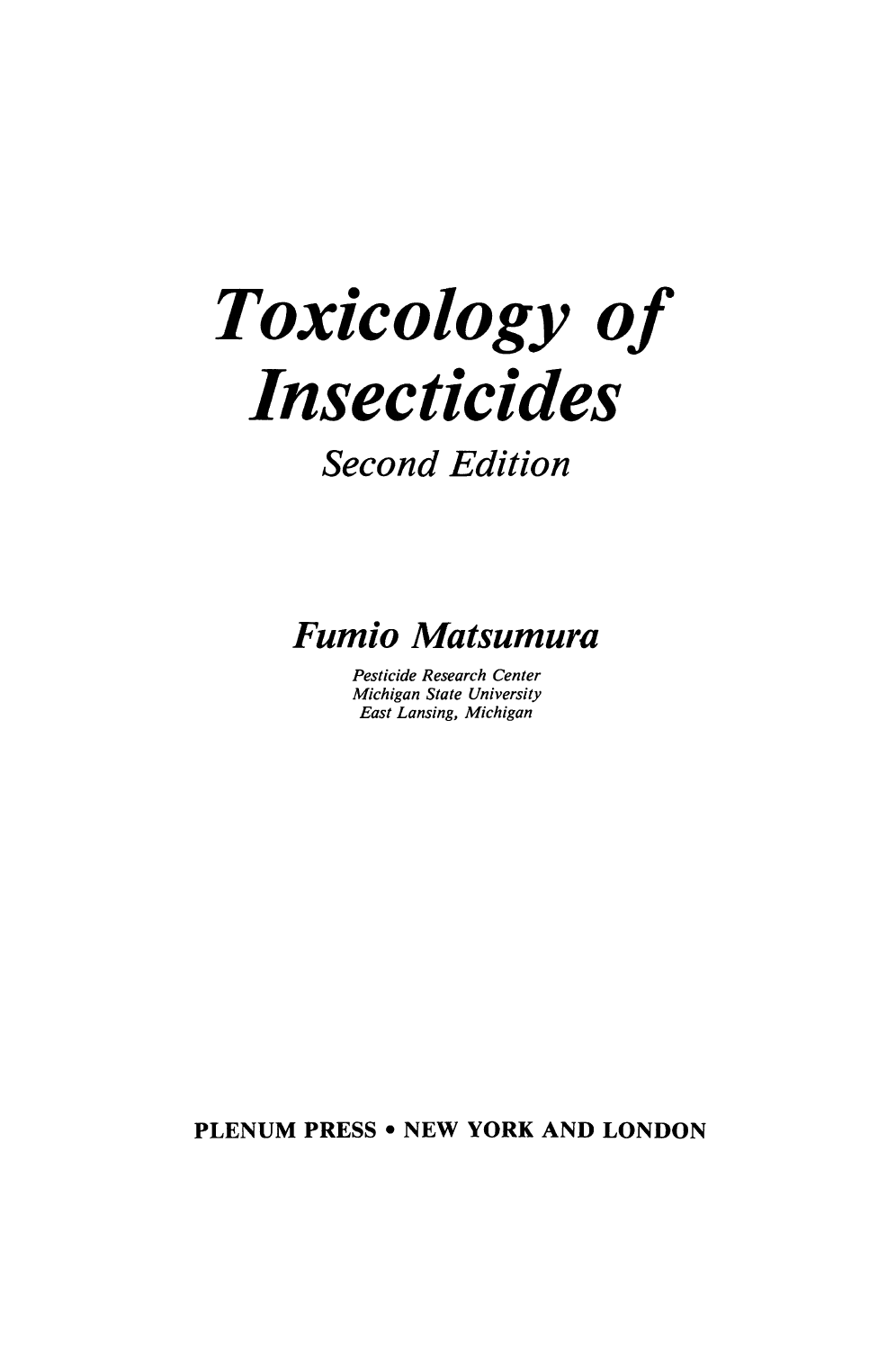|                                                                                         | Library of Congress Cataloging in Publication Data |          |
|-----------------------------------------------------------------------------------------|----------------------------------------------------|----------|
| Matsumura, Fumio.                                                                       |                                                    |          |
| Toxicology of insecticides.                                                             |                                                    |          |
| Bibliography: p.                                                                        |                                                    |          |
| Includes index.                                                                         |                                                    |          |
| 1. Insecticides – Toxicology. 2. Insecticides – Physiological effect. 3. Insecticides – |                                                    |          |
| Environmental aspects. 4. Pesticides and wildlife. I. Title.                            |                                                    |          |
| RA1270.I5M37 1985                                                                       | 615.9/02                                           | 85-12371 |
| ISBN-13: 978-1-4612-9508-2<br>DOI: 10.1007/978-1-4613-2491-1                            | e-ISBN-13: 978-1-4613-2491-1                       |          |

©1985 Plenum Press, New York Softcover reprint of the hardcover 2nd edition 1985 A Division of Plenum Publishing Corporation 233 Spring Street, New York, N.Y. 10013

All rights reserved

No part of this book may be reproduced, stored in a retrieval system, or transmitted, in any form or by any means, electronic, mechanical, photocopying, microfilming, recording, or otherwise, without written permission from the Publisher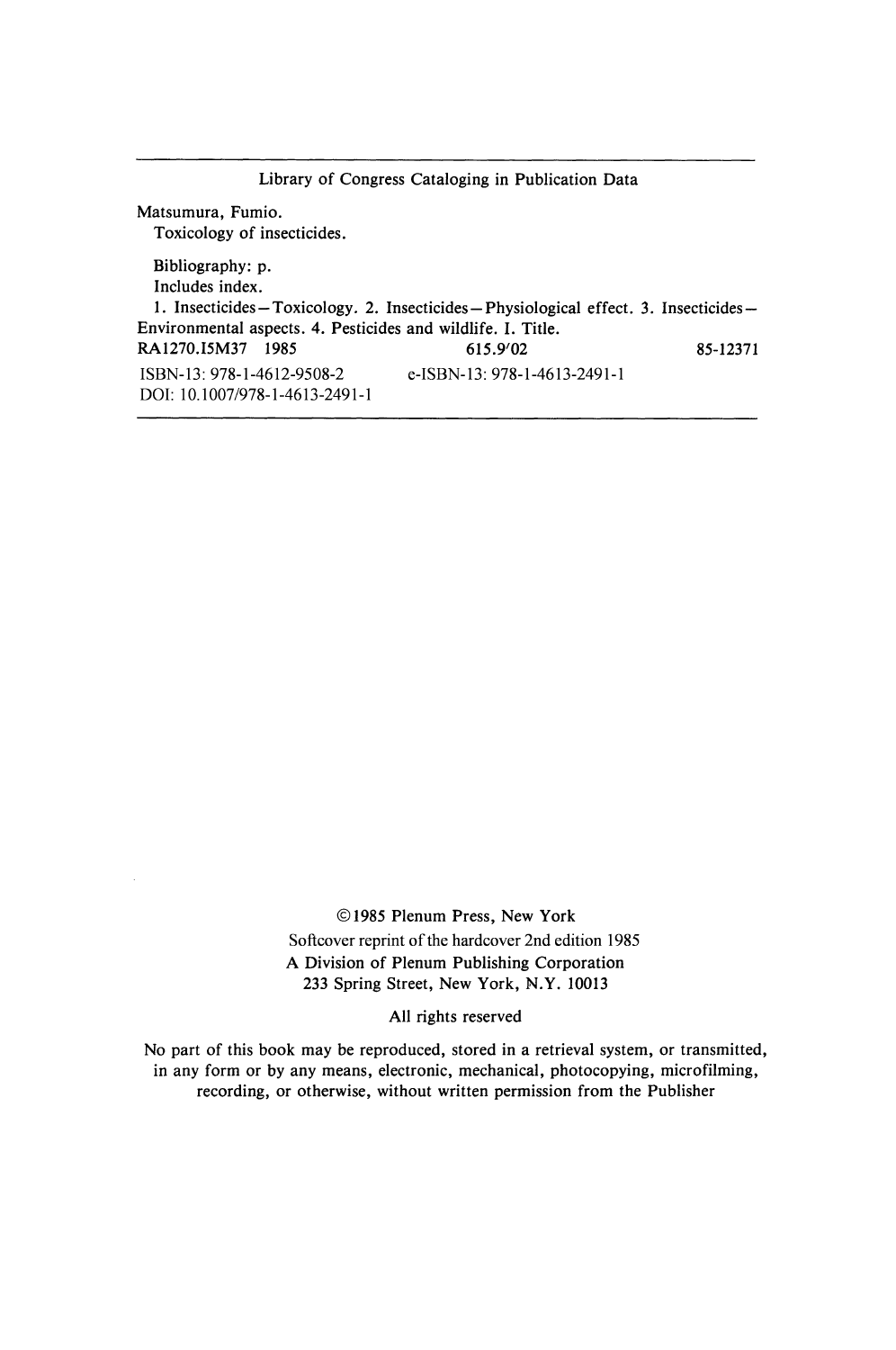*To Professor A. w. A. Brown and R. D. O'Brien in appreciation of their pioneering works and for many years of friendship.*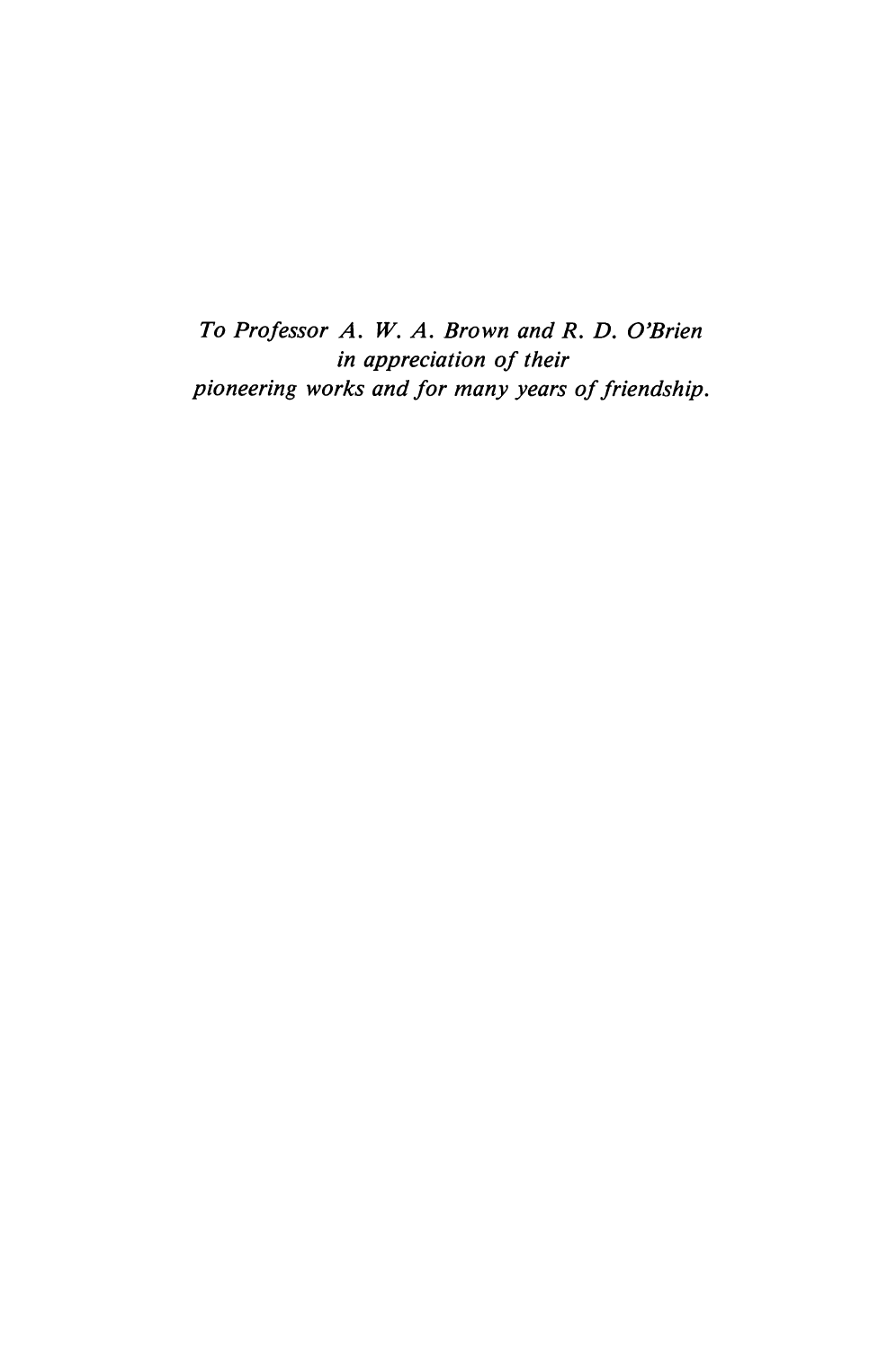## *Preface to the Second Edition*

The most rewarding aspect of writing a book is receiving encouraging comments from one's colleagues, since one always wonders whether fair coverage was made of the work of others or whether some omissions were made. I feel very fortunate that many colleagues took the time to read the first edition of this book and chose to use it as a textbook in their teaching. During the past few years they have given me valuable suggestions by pointing out areas that needed to be added to improve the book.

Toxicology is one of the fastest moving scientific fields. **In** the areas of insecticide toxicology many new advances have been made since this treatise first appeared. Therefore, it would not be easy to write even a review paper that would not be outdated by the time it was published. **In** revising this volume I have made a conscious effort to adhere to the basic principles which have been developed over the years. While I have retained the basic framework of the original book, advances that fundamentally change certain concepts or add a new horizon have been chosen for updating those fields where applicable. The main emphasis has been placed on the addition of new sections and new compounds developed since 1975. Since the first edition appeared, several books covering technical details in each group have been published. They are excellent encyclopedic resources in their chosen areas, and are listed in each section as recommended reading material.

What I hope to have presented is a book that describes the principles of the toxicology of insecticides and may be used as a textbook in teaching graduate students or as an introductory book for scientists in other disciplines seeking to understand the basics of insecticide toxicology.

Fumio Matsumura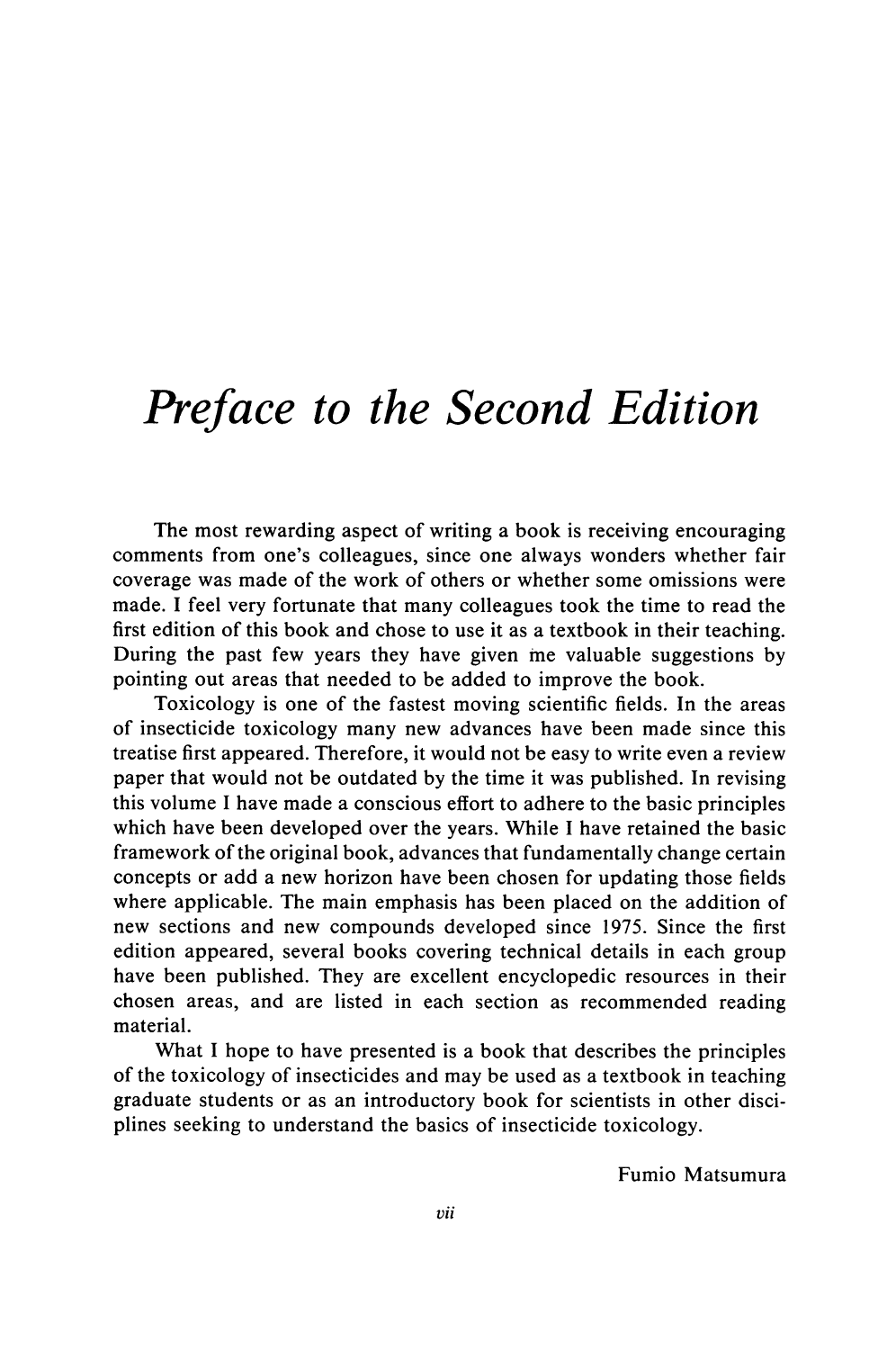## *Preface to the First Edition*

Why are books written? Since I have read many works by my colleagues with admiration, this question has always intrigued me. Further, writing a book takes a good deal of time and effort, and I had imagined that I would never undertake such a demanding task. A few unexpected events and circumstances have changed my mind. The first was the pleasant experience of editing *Environmental Toxicology of Pesticides* with Drs. Mallory Boush and Tomomasa Misato. This fine symposium volume occasioned many interesting responses, including a suggestion to prepare a more complete treatise on the grounds that such "proceedings" volumes, by their very nature, do not satisfactorily offer a complete and coherent description of the field, but cater chiefly to specialists. I myself prefer single-authored books for basic understanding of a scientific field.

The second circumstance leading to the present volume was the availability of teaching notes from my course on the toxicology of insecticides. As the need to cultivate environmental awareness has increased. there has been a parallel increase in the enrollments of such courses both here and in other major institutions. Yet no comprehensive and up-to-date text has been available. The third factor which facilitated the effort was an especially pleasant sabbatical in Hawaii, where the availability of the excellent Hamilton Library at the University of Hawaii considerably eased my task.

The problems I confronted were mainly related to the scope of the field, the scarcity of sufficiently solid results in certain areas to warrant clear-cut conclusions (particularly in the field of environmental toxicology), and, more seriously. the necessity to provide coverage of the exceedingly diverse areas that contribute to research on insecticide toxicology. **In** each case, certain compromises were necessary to complete my original intentions.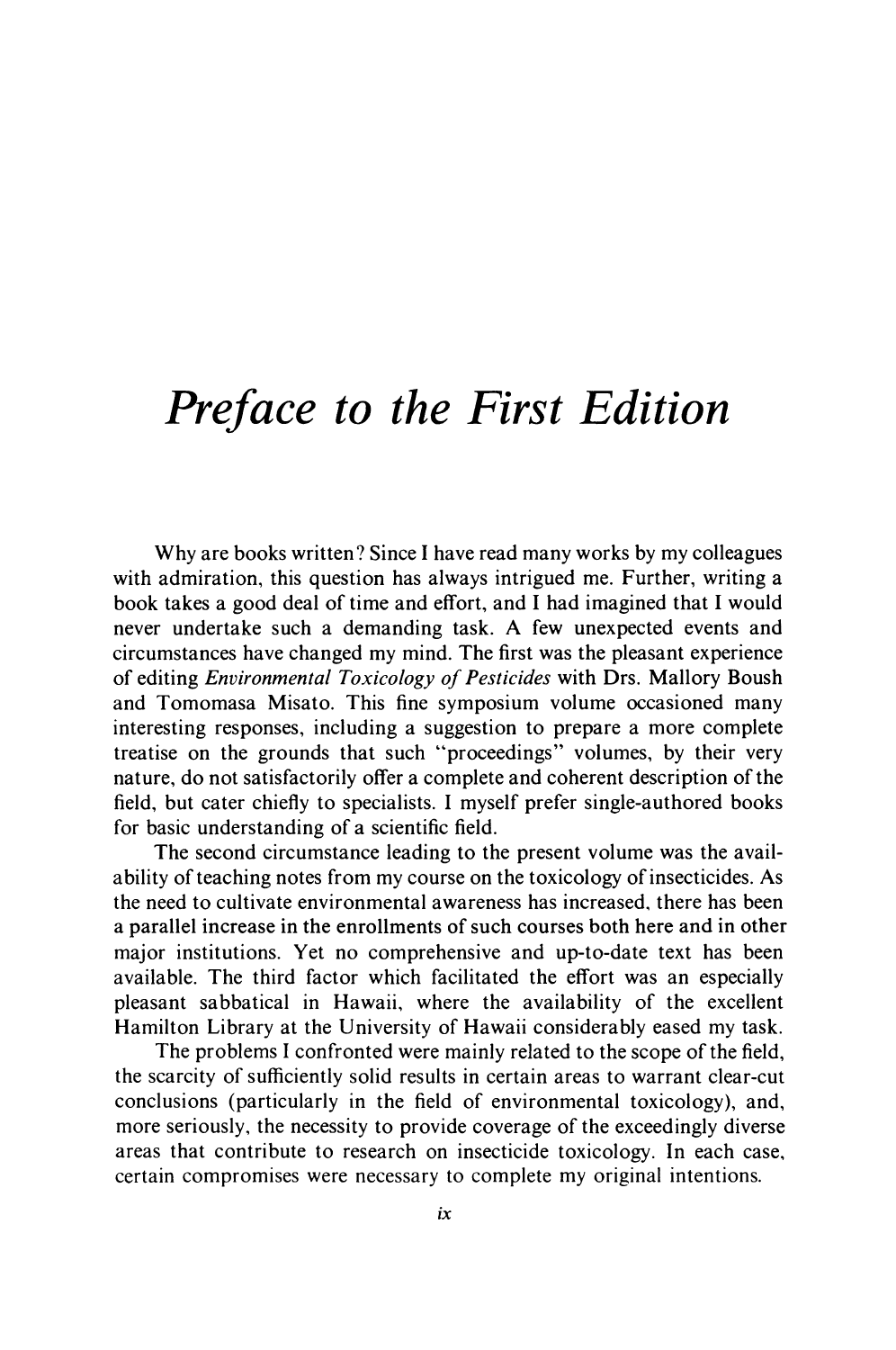The book that resulted then is designed for use by graduate students and the general scientific community rather than those already expert in the field. It is my intention that the volume be self-contained so that the reader can rapidly develop an understanding of the basic ideas of the field. The fundamental references and related material are amply documented for those who wish to study any aspect further.

To review and digest this colossal amount of information posed another problem. Because I have experienced disappointments with computer searches of the literature, I have relied solely on customary search methods, and trust I have missed no important papers. I have also taken the liberty of freely borrowing data from existing books and reviews for the chapters covering well-established fields (e.g., Chapter 3, on the characteristics of insecticides) and have collectively listed those useful references at the beginning of each chapter to clarify the source of information. They were most helpful in summarizing and extracting principles, and I would like publicly to thank their authors here.

Finally, I want to offer briefly my philosophy on pesticide pollution. In this treatise I wanted to examine all possibilities, even if it meant being scientifically risky or remote. This position derives from the special circumstance that problems in the environment are seldom discovered unless one specifically looks for them. The difficulties we confront with PCBs, dibenzodioxins, methyl mercury, etc., remain most refractory, and all point to the necessity of imaginative and daring approaches. My discussion of carcinogenicity and mutagenicity, for example, reflects such a view. On the other hand, I have also tried to examine critically the validity of all such unproven claims and hypothesis. Wherever possible, I avoided comparison of unrelated works, and instead relied on data that clearly are scientifically sound and repeatable. For instance, in arriving at a conclusion on the role of biomagnification in environmental toxicology, I relied on bioaccumulation data taken from the limited ecosystems where the history of contamination is known, thus avoiding unwarranted comparisons between fish from Santa Monica Bay and North Atlantic sea birds.

The book could not have been completed without the help of Ms. Claudia T. Ward, who diligently assisted me in detailed editorial matters.

I would also like to thank Dr. Wallace C. Mitchell and other staff members of the Entomology Department, University of Hawaii, for arranging my stay and the use of the library facilities.

I further thank the authors and publishers of numerous references for permission to reproduce figures which helped immensely to illustrate scientific principles.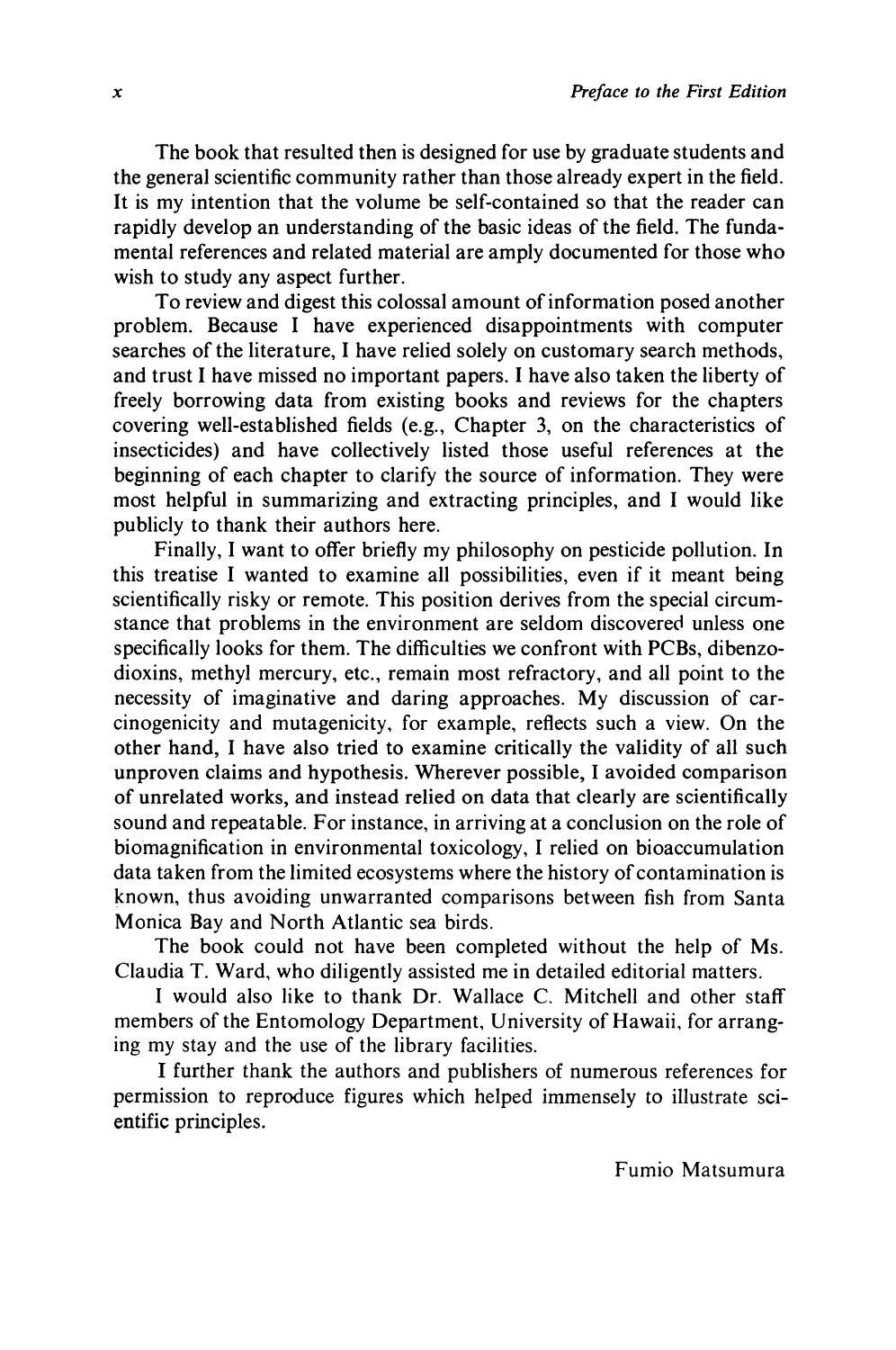## *Contents*

| Chapter 1 |  |
|-----------|--|
|           |  |
|           |  |
|           |  |
|           |  |

| General Principles of Insecticide Toxicology                  | 11 |
|---------------------------------------------------------------|----|
|                                                               | 11 |
| 2.1.1. Toxicity Tests against Insects and Other Invertebrates | 12 |
| 2.1.1a. Graphical Method for Estimating $LD_{50}$             | 14 |
| 2.1.1b. Goodness of Fit ( $\chi^2$ Test) and Confidence Limit | 15 |
| 2.1.1c. Symptomatological Observation                         | 16 |
| 2.1.2. Toxicological Evaluation in Higher Animals             | 17 |
| 2.1.2a. Selection of Test Animals                             | 18 |
| 2.1.2b. Acute Toxicity Data                                   | 19 |
| 2.1.2c. Chronic Toxicity and Other Nonacute Toxicity          |    |
|                                                               | 23 |
| 2.1.2d. Observation of Toxic Symptoms                         | 29 |
| 2.2. Analytical Methods for Insecticides                      | 30 |
| 2.2.1. Chromatographic Analysis of Insectide Residues         | 30 |
| 2.2.1a. Sampling, Extraction, and Cleanup                     | 31 |
| 2.2.1b. Separation and Detection of Residues                  | 32 |
| 2.2.2. Other Confirmatory Techniques for Residue Analysis     | 34 |
| 2.2.2a. Chemical Reactions                                    | 34 |
| 2.2.2b. Spectroscopic Methods                                 | 35 |
|                                                               |    |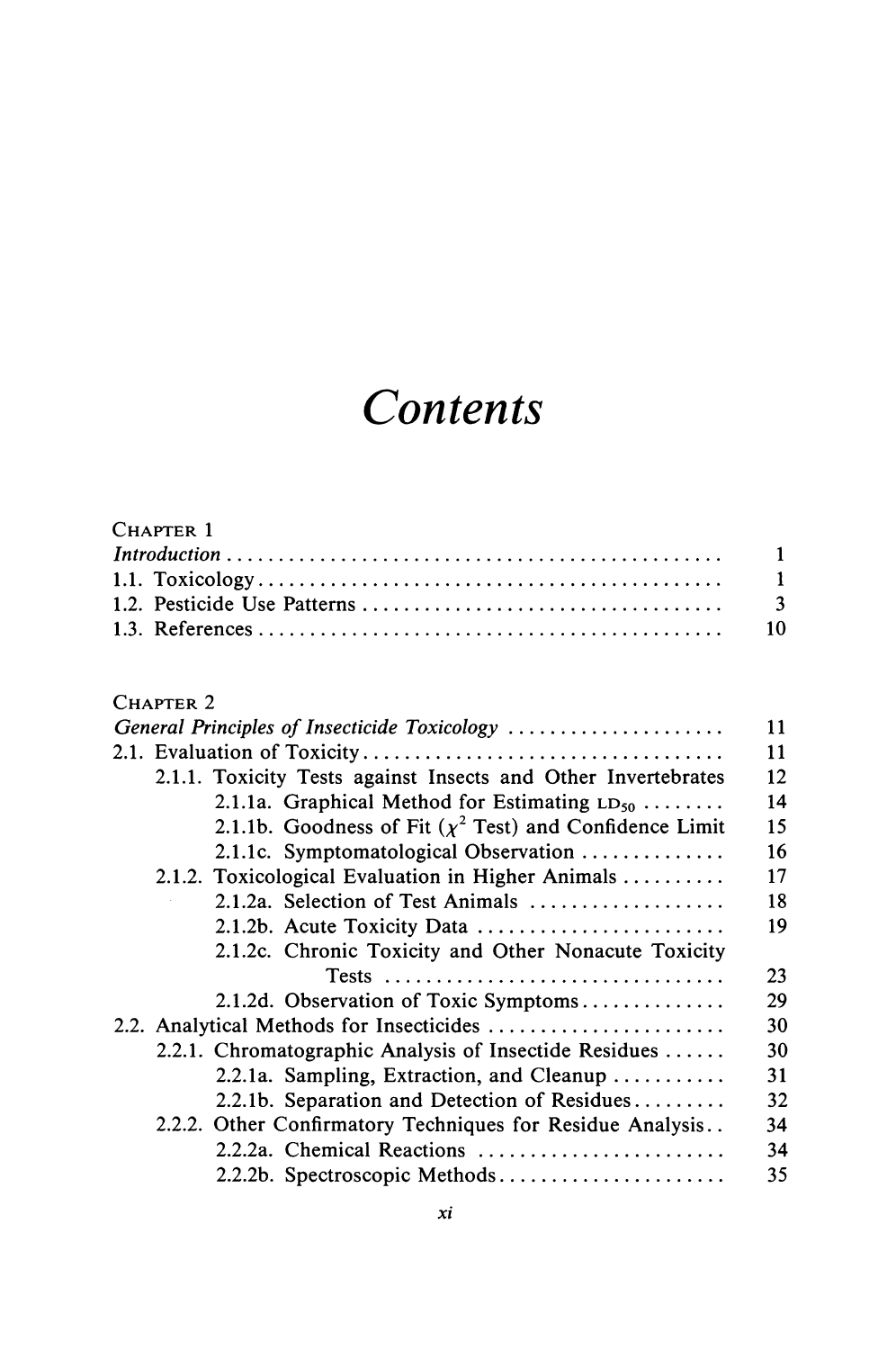| 2.2.2c. Biological and Biochemical Assay                | 36 |
|---------------------------------------------------------|----|
| 2.2.2d. Ames Test: A Mutagenicity Test Designed for the |    |
| Carcinogenic Potential of Chemicals                     | 37 |
|                                                         | 41 |

| Chapter 3 |  |
|-----------|--|
|-----------|--|

|                                                                | 45  |  |
|----------------------------------------------------------------|-----|--|
| 3.1. History and General Groupings of Insecticidal Compounds   | 45  |  |
| 3.2. Chlorinated Hydrocarbon Insecticides                      | 51  |  |
| 3.2.1. DDT and Its Analogues                                   | 51  |  |
| 3.2.2. Benzene Hexachloride                                    | 55  |  |
|                                                                | 56  |  |
| 3.3. Organophosphorus Insecticides                             | 62  |  |
| 3.3.1. Pyrophosphates and Related Compounds                    | 63  |  |
| 3.3.2. Phosphorohalides and Cyanides                           | 64  |  |
| 3.3.3. Dialkylarylphosphates, Phosphorothioates, and           |     |  |
| Phosphorodithioates                                            | 65  |  |
| 3.3.4. Trialkylphosphates and Thiophosphates                   | 74  |  |
|                                                                | 78  |  |
|                                                                | 80  |  |
|                                                                | 81  |  |
| 3.4.3. Heterocyclic Dimethylcarbamates                         | 82  |  |
| 3.4.4. Heterocyclic Methylcarbamates                           | 84  |  |
|                                                                | 84  |  |
|                                                                | 85  |  |
|                                                                | 86  |  |
| 3.7. Fluoroacetate Derivatives                                 | 88  |  |
| 3.8. Acaricidal Chemicals: Sulfonates, Sulfones, Sulfides, and |     |  |
| Nitrogen-Containing Compounds                                  | 89  |  |
|                                                                | 90  |  |
|                                                                | 92  |  |
|                                                                | 92  |  |
| 3.10.2. Inorganic Fluorides                                    | 94  |  |
|                                                                | 95  |  |
|                                                                | 95  |  |
|                                                                | 96  |  |
|                                                                | 98  |  |
|                                                                | 98  |  |
| 3.11.3b. Synthetic Pyrethroids                                 | 99  |  |
|                                                                | 103 |  |
|                                                                | 104 |  |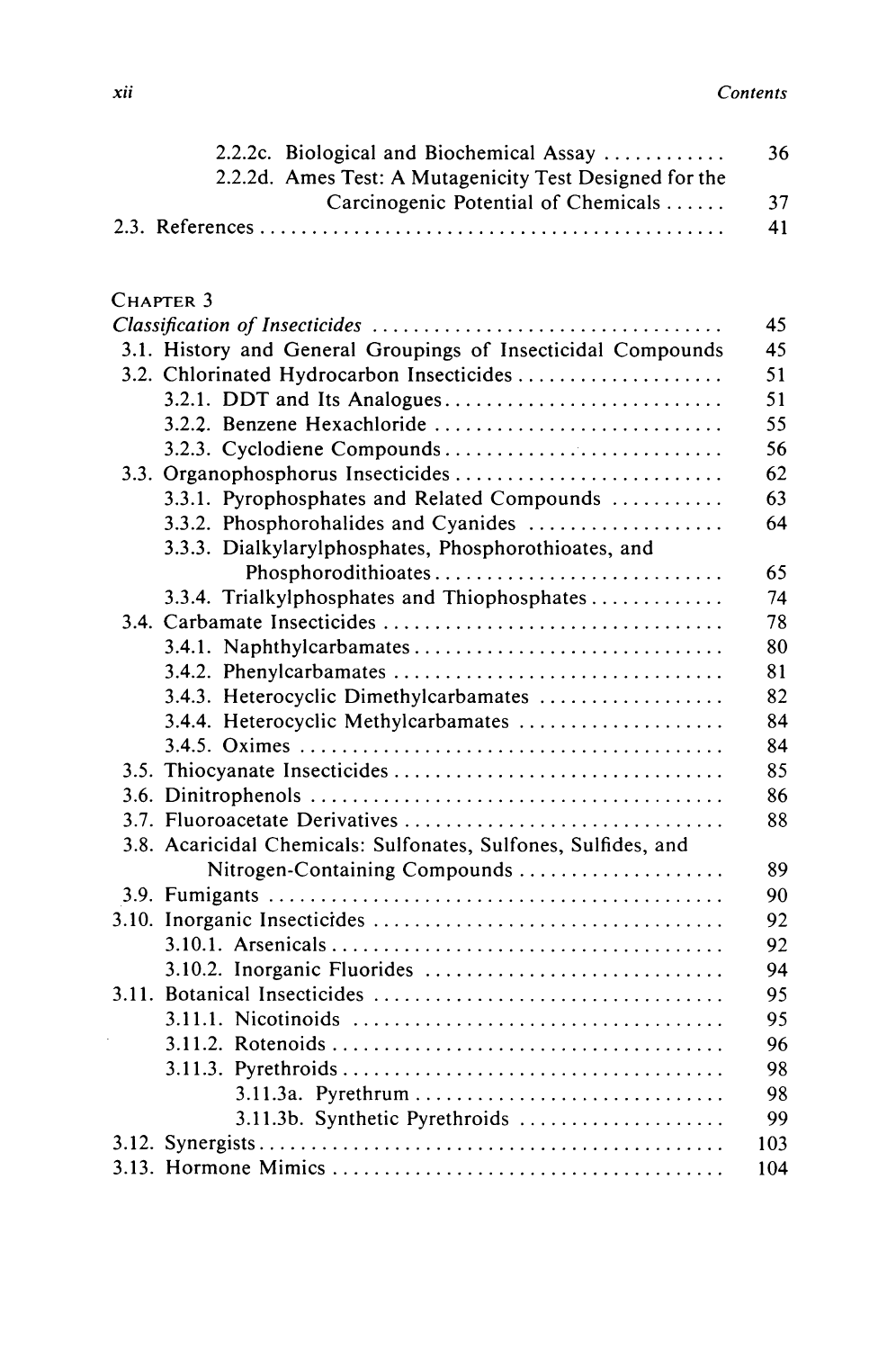|  | -105 |
|--|------|
|  | -106 |
|  | -107 |

| Modes of Action of Insecticides                                | 111 |
|----------------------------------------------------------------|-----|
|                                                                | 111 |
| 4.2. Classification of Insecticides by Their Actions           | 112 |
|                                                                | 113 |
| 4.3.1. Mammalian Nervous System                                | 115 |
| 4.3.1a. The Somatic System                                     | 115 |
| 4.3.1b. The Autonomic Nervous System                           | 116 |
| 4.3.1c. The Electric (Axonic) Condition of Nerve               |     |
| Impulses                                                       | 116 |
| 4.3.1d. The Chemical Transmission of Nerve Impulses            | 119 |
| 4.3.2. Insect Nervous System                                   | 120 |
| 4.4. Chlorinated Hydrocarbon Insecticides                      | 121 |
| 4.4.1. DDT and Its Analogues                                   | 121 |
| 4.4.1a. Symptomatology and Characteristics                     | 121 |
| 4.4.1b. Action of DDT on Nerves and Theories of Its            |     |
| Mode of Action                                                 | 122 |
| 4.4.1c. Theories of Structure-Toxicity Relationships           | 128 |
| 4.4.2. $\gamma$ -BHC (Lindane)                                 | 133 |
| 4.4.2a. Symptomatology                                         | 133 |
| 4.4.2b. Theories of Structure-Toxicity Relationships           | 134 |
| 4.4.3. Cyclodiene Insecticides                                 | 138 |
| 4.4.3a. Symptomatology                                         | 138 |
| 4.4.3b. Theories of Structure-Toxicity Relationships           | 143 |
| 4.5. Naturally Occurring Botanical Insecticides                | 147 |
| 4.5.1. Pyrethroids and Synergists                              | 147 |
|                                                                | 155 |
|                                                                | 158 |
| 4.6. Organofluorine Compounds: Fluoroacetate and Its Analogues | 159 |
| 4.7. Anticholinesterases: Organophosphorus and Carbamate       |     |
|                                                                | 161 |
| 4.7.1. Organophosphorus Compounds                              | 161 |
| 4.7.1a. Symptoms                                               | 161 |
| 4.7.1b. Inhibition                                             | 163 |
| 4.7.1c. Recovery                                               | 171 |
|                                                                | 172 |
|                                                                | 172 |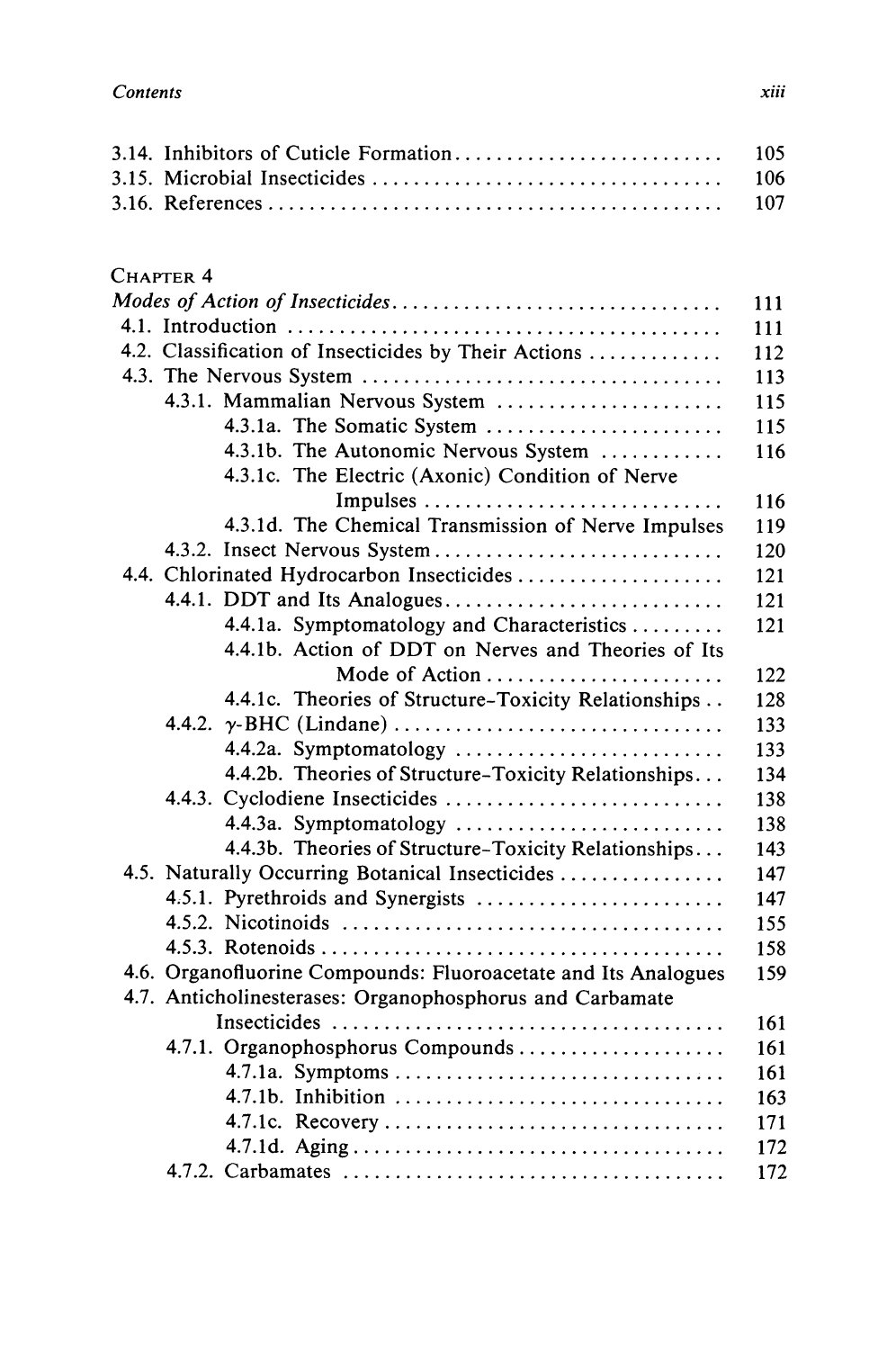|                                                                    | 172                                                                            |
|--------------------------------------------------------------------|--------------------------------------------------------------------------------|
|                                                                    | 176                                                                            |
|                                                                    | 177                                                                            |
| 4.8.1. Inhibitors of the Electron Transport System                 | 177                                                                            |
| 4.8.2. Inhibitors of Oxidative Phosphorylation                     | 178                                                                            |
| 4.9. Inhibitors of Mixed-Function Oxidases                         | 178                                                                            |
| 4.10. Chlordimeform and Its Analogues                              | 179                                                                            |
|                                                                    | 186                                                                            |
|                                                                    | 188                                                                            |
|                                                                    | 189                                                                            |
| 4.12.2. Studies on the Mode of Action of Diflubenzuron and         |                                                                                |
| Other Chitin Synthesis Inhibitors                                  | 189                                                                            |
| 4.13. Use of Physicochemical Parameters for Analysis of Structure- |                                                                                |
| Activity Relationships                                             | 192                                                                            |
|                                                                    | 196                                                                            |
|                                                                    | 4.8. Inhibitors of Respiratory Enzymes<br>4.12. Inhibitors of Chitin Synthesis |

| Metabolism of Insecticides by Animals and Plants             | 203 |  |
|--------------------------------------------------------------|-----|--|
| 5.1. General Types of Metabolic Activities<br>203            |     |  |
| 5.2. Primary Metabolic Processes                             | 205 |  |
| 5.2.1. Oxidation through Mixed-Function Oxidase Systems      | 205 |  |
|                                                              | 209 |  |
| 5.2.3. Hydrolytic Processes: Metabolism of Esters and Ethers | 212 |  |
| 5.2.4. Glutathione-Mediated Metabolism                       | 215 |  |
| 5.2.4a. Glutathione-Catalyzed Metabolism                     | 215 |  |
| 5.2.4b. Glutathione S-Transferases                           | 216 |  |
| 5.3. Conjugation Systems: Secondary Metabolic Processes      | 218 |  |
| Glucuronide or Glucuronic Acid Conjugation<br>5.3.1.         | 219 |  |
| Sulfate Conjugation or Ethereal Sulfate Synthesis<br>5.3.2.  | 220 |  |
| Glycine Conjugation or Hippuric Acid Synthesis<br>5.3.3.     | 220 |  |
| Cysteine Conjugation or Mercapturic Acid Synthesis<br>5.3.4. | 221 |  |
| 5.3.5.<br>Histidine, Lysine, and Glutamine Conjugation       | 223 |  |
| Glucoside Formation<br>5.3.6.                                | 223 |  |
| Cyanide-Thiocyanate Detoxification<br>5.3.7.                 | 224 |  |
| 5.3.8.                                                       | 224 |  |
| Acetylation and Coupling with CoA<br>5.3.9.                  | 225 |  |
| 5.3.10. Glutathione Conjugations                             | 226 |  |
| 5.3.11. Other Examples and Possibilities of Conjugations     | 226 |  |
| 5.4. Metabolic Reactions Characteristic of Each Group of     |     |  |
| Insecticidal Chemicals                                       | 226 |  |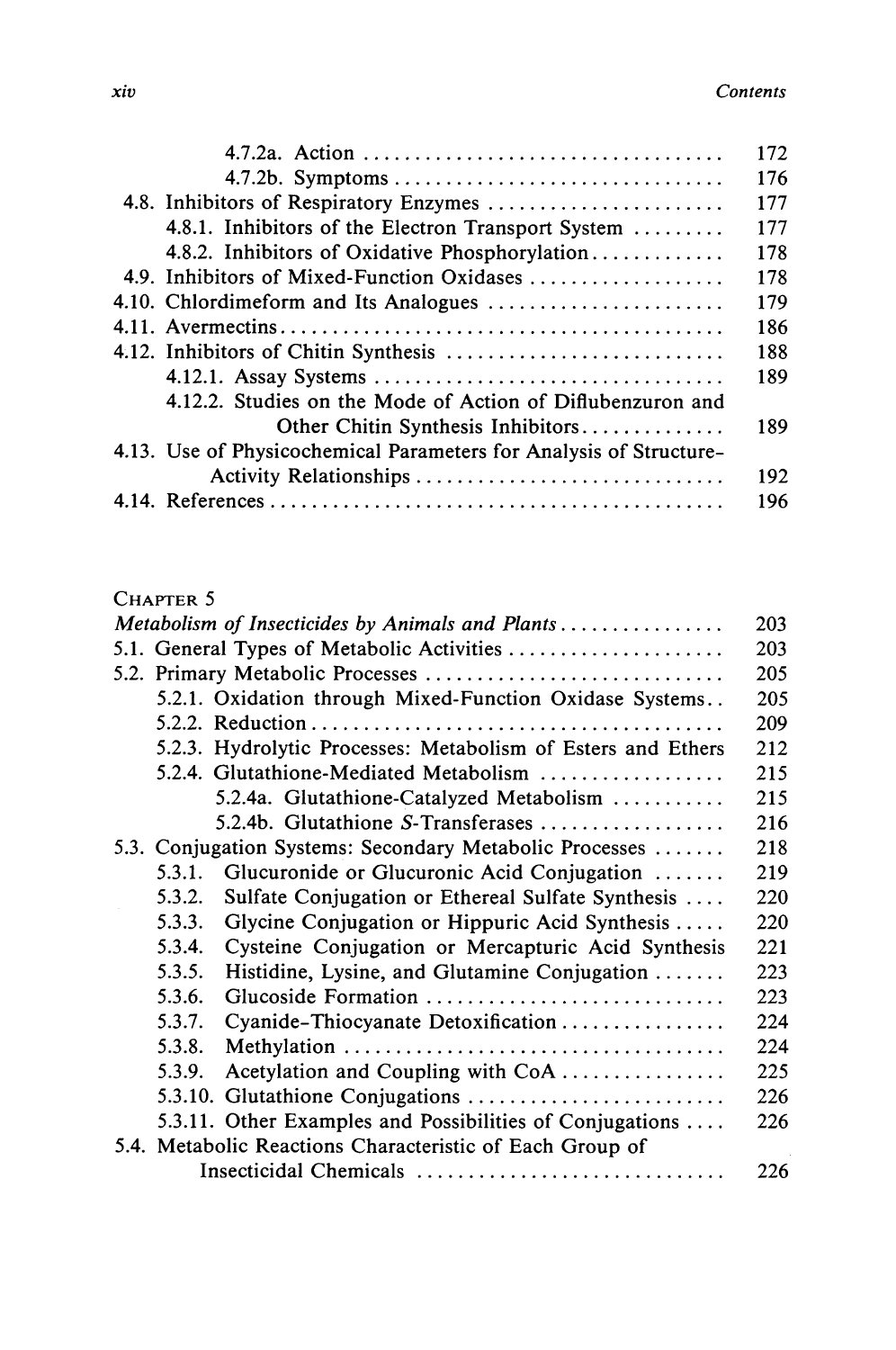|  |         | 5.4.1. Chlorinated Hydrocarbon Insecticides                     | 227 |
|--|---------|-----------------------------------------------------------------|-----|
|  |         | 5.4.1a. Dehydrochlorination                                     | 227 |
|  |         | 5.4.1b. Reductive and Hydrolytic Dechlorination                 | 228 |
|  |         | 5.4.1c. Oxidative Reactions                                     | 229 |
|  |         | 5.4.1d. Metabolism of Aliphatic Chlorinated                     |     |
|  |         | Hydrocarbons: Fumigants and Metabolic                           |     |
|  |         | Fragments                                                       | 231 |
|  |         | 5.4.1e. Metabolism of Halogenated Aromatic                      |     |
|  |         | Compounds                                                       | 232 |
|  | 5.4.1f. | DDT Metabolism                                                  | 233 |
|  |         | 5.4.1g. Methoxychlor Metabolism                                 | 238 |
|  |         | 5.4.1h. BHC Metabolism                                          | 238 |
|  |         | 5.4.1i. Aldrin and Dieldrin Metabolism                          | 240 |
|  |         | 5.4.1j. Isodrin and Endrin Metabolism                           | 242 |
|  |         | 5.4.1k. Metabolism of Heptachlor and Chlordane                  |     |
|  |         | Analogues                                                       | 243 |
|  | 5.4.11. | Endosulfan Metabolism                                           | 248 |
|  |         | 5.4.2. Metabolic Reactions Specific to Organophosphates         | 248 |
|  |         | 5.4.2a. General Reactions                                       | 248 |
|  |         | 5.4.2b. Enzyme Systems Involved in the Degradation of           |     |
|  |         | Organophosphates                                                | 252 |
|  |         | 5.4.2c. Schradan and Dimefox Metabolism                         | 252 |
|  |         | 5.4.2d. Trichlorfon, Dichlorvos, and Naled Metabolism           | 253 |
|  |         | 5.4.2e. Bidrin <sup>®</sup> , Azodrin, Phosphamidon, Mevinphos, |     |
|  |         | and Ciodrin® Metabolism                                         | 257 |
|  |         | 5.4.2f. Metabolism of Parathion and Analogues                   | 260 |
|  |         | 5.4.2g. Diazinon, Chlorfevinphos, and Coumaphos                 |     |
|  |         | Metabolism                                                      | 264 |
|  |         | 5.4.2h. Demeton, Phorate, and Disulfoton: Oxidation of          |     |
|  |         | Thioether Side-Groups                                           | 266 |
|  |         | 5.4.2i. Metabolism of Malathion, Acethion, and                  |     |
|  |         | Dimethoate: Degradation through                                 |     |
|  |         | Hydrolytic Cleavage of Side-Chains                              | 267 |
|  |         | 5.4.3. Metabolism of Carbamate Insecticides                     | 271 |
|  |         | 5.4.3a. General Patterns                                        | 271 |
|  |         | 5.4.3b. Oxidative Metabolism of Carbamates                      | 273 |
|  |         | 5.4.3c. Carbaryl Metabolism                                     | 277 |
|  |         | 5.4.3d. Substituted Phenylcarbamate                             | 279 |
|  |         | 5.4.3e. Oxime Insecticide: Aldicarb Metabolism                  | 282 |
|  |         | 5.4.4. Metabolism of Botanical and Other Insecticides           | 282 |
|  |         | 5.4.4a. Nicotine Metabolism                                     | 282 |
|  |         | 5.4.4b. Rotenone Metabolism                                     | 284 |
|  |         |                                                                 |     |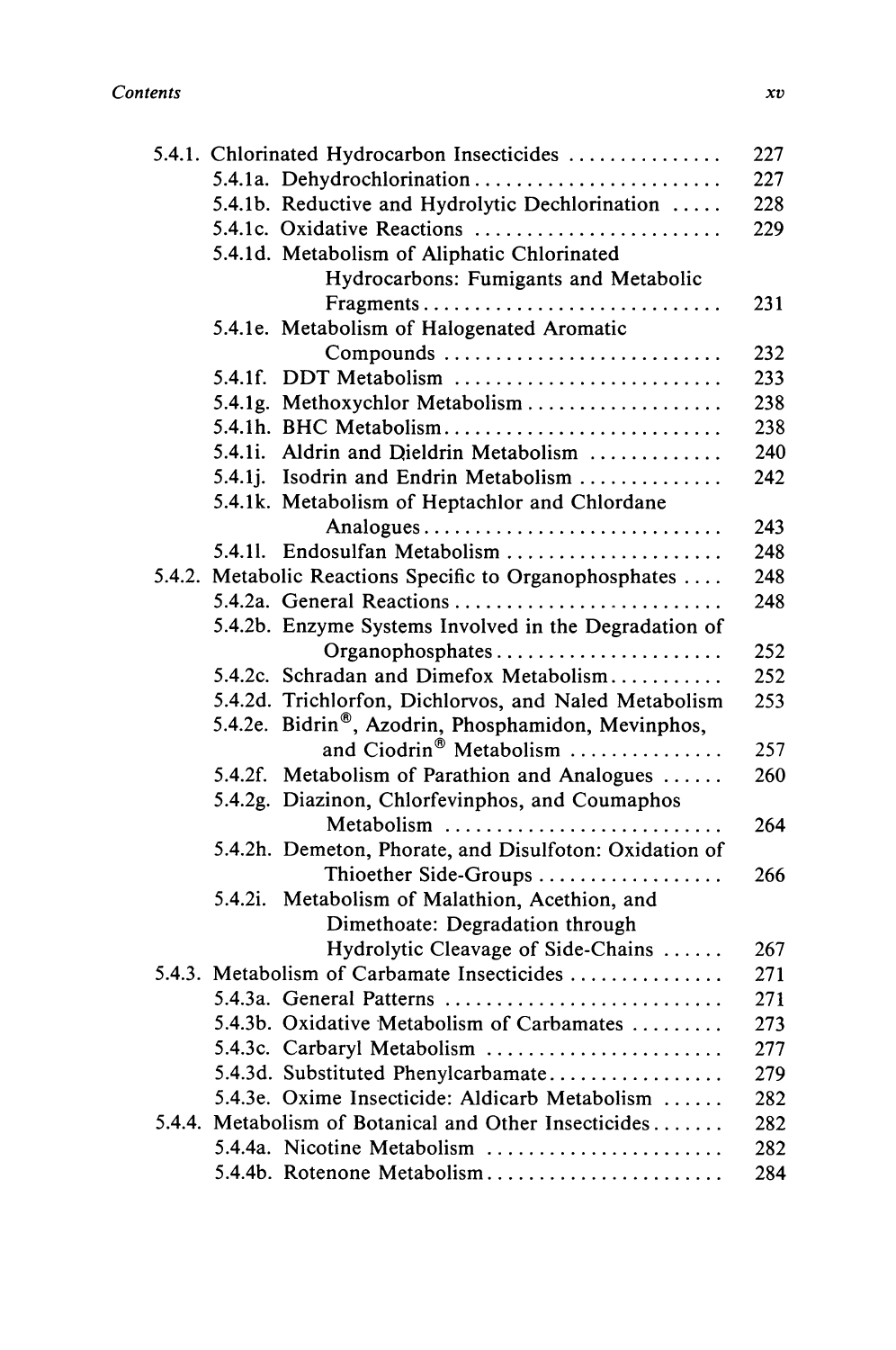| 5.4.4c. Pyrethrin and Allethrin $\ldots \ldots \ldots \ldots \ldots \ldots$ | 285 |
|-----------------------------------------------------------------------------|-----|
| 5.4.4d. Metabolism of Synthetic Pyrethroids                                 | 286 |
| 5.4.4e. Miscellaneous Compounds                                             | 289 |
|                                                                             | 289 |
| CHAPTER <sub>6</sub>                                                        |     |
|                                                                             | 299 |
| 6.1. Penetration of Insecticides through the Insect Cuticle                 | 299 |
| 6.1.1. Morphology of the Insect Cuticle                                     | 299 |
| 6.1.2. Insect Cuticles as Membranes                                         | 300 |
| 6.1.3. Factors Influencing the Rate of Penetration: Chemical                |     |
| Nature of Insecticides                                                      | 303 |
| 6.1.4. Factors Influencing Penetration of Insecticides: Effects             |     |
| of Cuticular Components                                                     | 306 |
| 6.1.5. Effect of Carriers and Solvents                                      | 307 |
|                                                                             | 307 |
|                                                                             | 309 |
|                                                                             | 309 |
| 6.2. Routes of Insecticide Entry into Insects                               | 310 |
| 6.3. Insect Resistance to Insecticides                                      | 315 |
|                                                                             | 315 |
| 6.3.2. Metabolic Detoxification as Resistance Mechanism                     | 316 |
| $6.3.2a$ . Mixed-Function Oxidase                                           | 317 |
| $6.3.2b$ . Metabolism by Esterases                                          | 318 |
| 6.3.2c. Metabolism by Glutathione S-Transferases                            | 320 |
| 6.3.2d. Metabolism by DDT-Dehydrochlorinase                                 | 321 |
| 6.3.3. Changes in Penetration, Binding, and Distribution as                 |     |
| Causes of Resistance                                                        | 323 |
| 6.3.4. Target Insensitivities as Causes of Resistance                       | 328 |
| 6.3.5. Genetic Aspects of Resistance                                        | 331 |
| 6.3.5a. Synergistic Interactions of Resistance Factors                      | 331 |
| 6.3.5b. Development and Stability of Resistance                             | 334 |
| 6.3.6. Management of Resistance                                             | 339 |
|                                                                             | 341 |

| Dynamics of Insecticide Movement in the Animal Body       | 347 |
|-----------------------------------------------------------|-----|
| 7.1. Routes of Insecticide Entry into Higher Animals      | 347 |
| 7.1.1. Penetration of Insecticides through Mammalian Skin | 347 |
| 7.1.2. Other Routes of Entry into Higher Animals          | 350 |
| 7.2. Total Intake-Elimination Dynamics                    | 352 |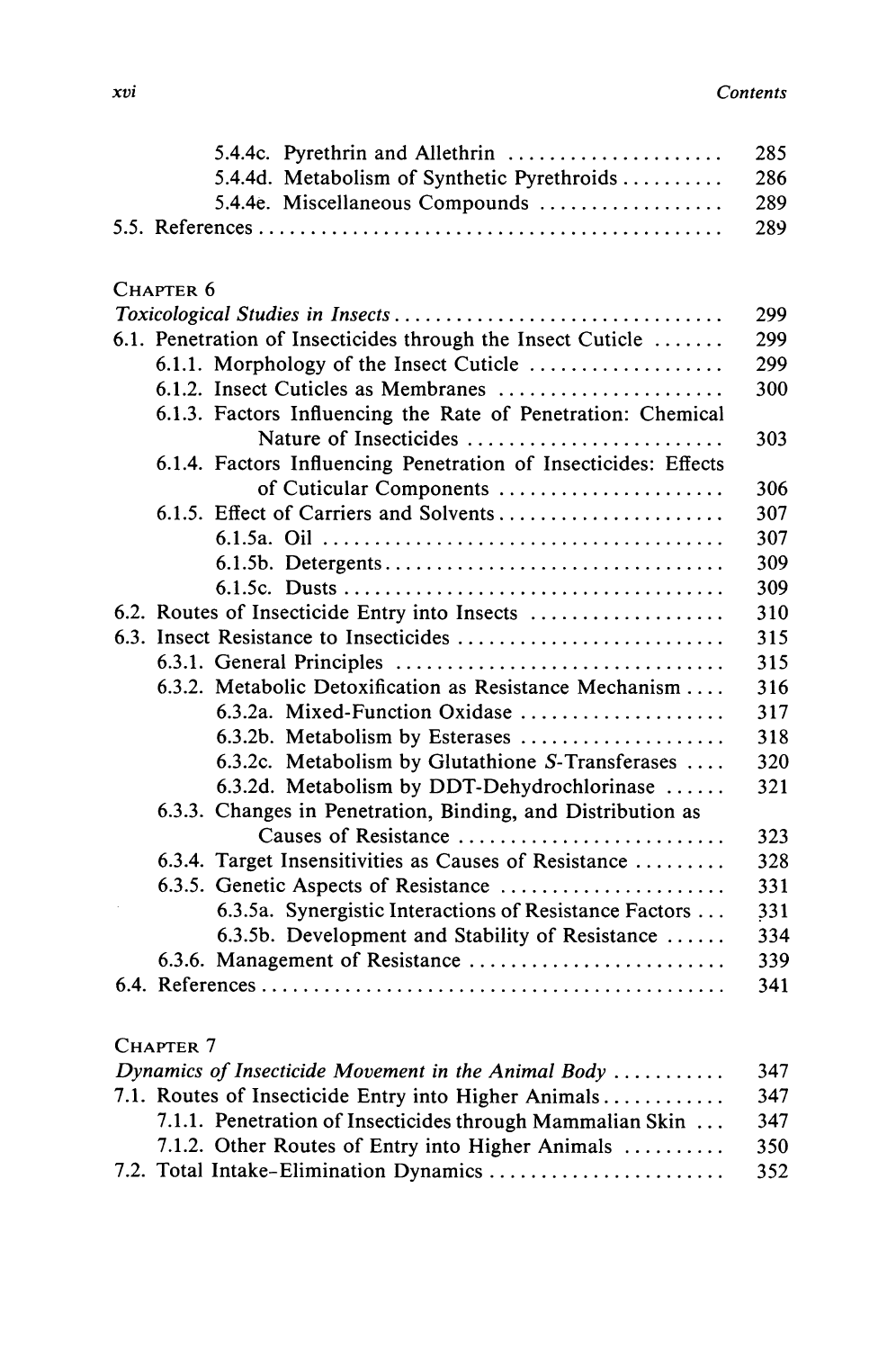| 7.3. Transport of Insecticides by Blood and Body Fluid          | 356 |
|-----------------------------------------------------------------|-----|
| 7.4. Distribution and Redistribution within the Animal Body     | 358 |
| 7.4.1. Distribution after Acute Administration                  | 358 |
| 7.4.2. Distribution after Chronic Dosing and Dynamics of        |     |
| Redistribution                                                  | 361 |
| 7.5. Factors Affecting Storage and Release                      | 363 |
| 7.6. Penetration and Distribution into Vital Organs and Tissues | 366 |
|                                                                 | 366 |
| 7.6.2. Transfer to Fetus and Reproductive Organs                | 368 |
| 7.7. Elimination of Insecticides: Excretion and Secretion       | 372 |
| 7.7.1. Biliary and Urinary Excretion                            | 372 |
|                                                                 | 376 |
|                                                                 | 378 |

| Movement of Insecticides in the Environment                    | 383 |
|----------------------------------------------------------------|-----|
|                                                                | 383 |
|                                                                | 384 |
|                                                                | 384 |
| 8.2.2. Terrestrial Plants including Agricultural Crops         | 386 |
|                                                                | 389 |
| 8.3. Movement of Residues in the Environment                   | 393 |
| 8.3.1. Water- and Air-Mediated Transport                       | 393 |
| 8.3.2. Long-Range Transport                                    | 396 |
| 8.3.3. Mathematical Models for Insecticide Movement            | 398 |
| 8.4. "Benchmark" Approach to Predicting Environmental Behavior |     |
|                                                                | 401 |
|                                                                | 402 |

| Environmental Alteration of Insecticide Residues |                                                               | 405 |
|--------------------------------------------------|---------------------------------------------------------------|-----|
|                                                  | 9.1. Characteristics of Environmental Alteration              | 405 |
|                                                  | 9.2. Characteristics of Microbial Metabolism                  | 406 |
|                                                  | 9.3. Metabolism of Chlorinated Hydrocarbon Insecticides by    |     |
|                                                  |                                                               | 409 |
|                                                  |                                                               | 409 |
|                                                  |                                                               | 412 |
|                                                  |                                                               | 414 |
|                                                  | 9.4. Metabolism of Organophosphate and Carbamate Insecticides |     |
|                                                  |                                                               | 417 |
|                                                  | 9.5. Metablolism of Acaricidal Compounds by Microorganisms    | 421 |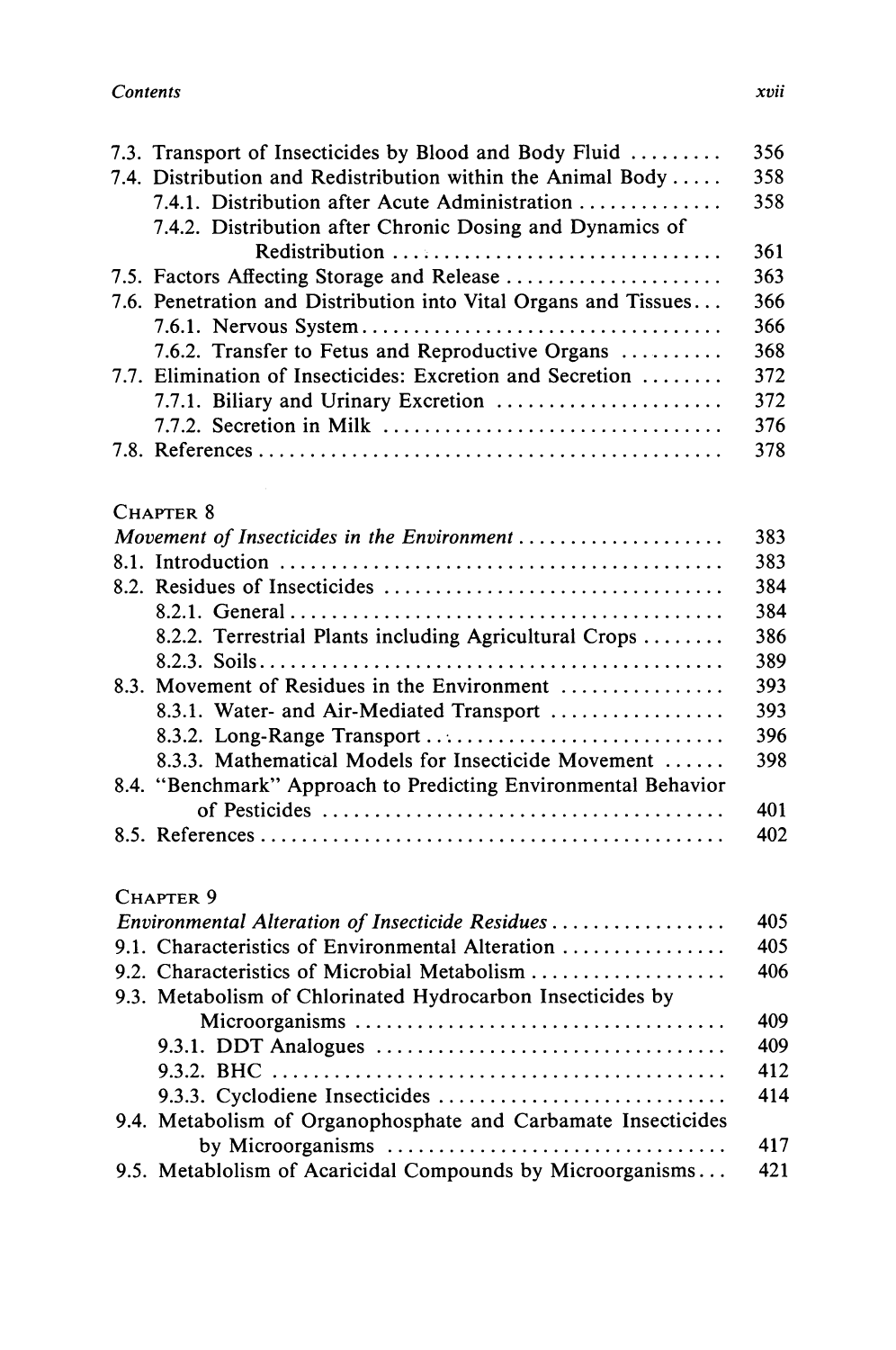|            | 9.6. Degradation by Sunlight and Other Physical Factors<br>9.6.1. Chlorinated Hydrocarbons | 423<br>427 |
|------------|--------------------------------------------------------------------------------------------|------------|
|            | 9.6.2. Aromatic Pesticides                                                                 | 430        |
|            |                                                                                            | 433        |
|            |                                                                                            |            |
| CHAPTER 10 |                                                                                            |            |
|            | Effects of Pesticides on Wildlife                                                          | 437        |
|            | 10.1. General Survey of Residue Levels in Various Ecosystems                               | 437        |
|            |                                                                                            | 444        |
|            |                                                                                            | 444        |
|            |                                                                                            | 446        |
|            | 10.2.3. Factors Influencing Toxicity                                                       | 447        |
|            | 10.2.3a. Age and Size                                                                      | 447        |
|            | 10.2.3b. Environmental Factors                                                             | 448        |
|            | 10.2.4. Subtle Effects of Insecticides                                                     | 449        |
|            |                                                                                            | 449        |
|            | 10.2.4b. Fish and Other Aquatic Organisms                                                  | 452        |
|            | 10.3. Biological Transfer and Bioaccumulation                                              | 456        |
|            | 10.3.1. Route of Biological Transport                                                      | 456        |
|            | 10.3.1a. General Pattern                                                                   | 457        |
|            | 10.3.1b. Aquatic Environments                                                              | 459        |
|            | 10.3.1c. Terrestrial Environments                                                          | 464        |
|            | 10.3.2. Bioaccumulation through the Food Chain                                             | 467        |
|            | 10.3.2a. Aquatic Environments                                                              | 468        |
|            | 10.3.2b. Terrestrial Environments                                                          | 469        |
|            | 10.3.3. Factors Affecting the Degree of Bioaccumulation                                    | 472        |
|            | 10.3.3a. Physicochemical Characteristics of                                                |            |
|            |                                                                                            | 472        |
|            | 10.3.3b. Competition: "Biological Concentration" vs.                                       |            |
|            | "Biological Dilution"                                                                      | 475        |
|            | 10.3.3c. Rate of Food Consumption and Body Size                                            | 478        |
|            | 10.3.3d. Dynamics of Pesticide Bioaccumulation                                             | 479        |
|            | 10.3.3e. Relationship between Physicochemical                                              |            |
|            | Parameters of Chemicals and                                                                |            |
|            | Bioaccumulation by Aquatic                                                                 |            |
|            | Organisms                                                                                  | 481        |
|            |                                                                                            | 483        |
| CHAPTER 11 |                                                                                            |            |
|            | Hazards to Man and Domestic Animals                                                        | 489        |
|            |                                                                                            | 489        |
|            | 11.2. Acute Poisoning by Insecticidal Chemicals                                            | 490        |
|            |                                                                                            |            |